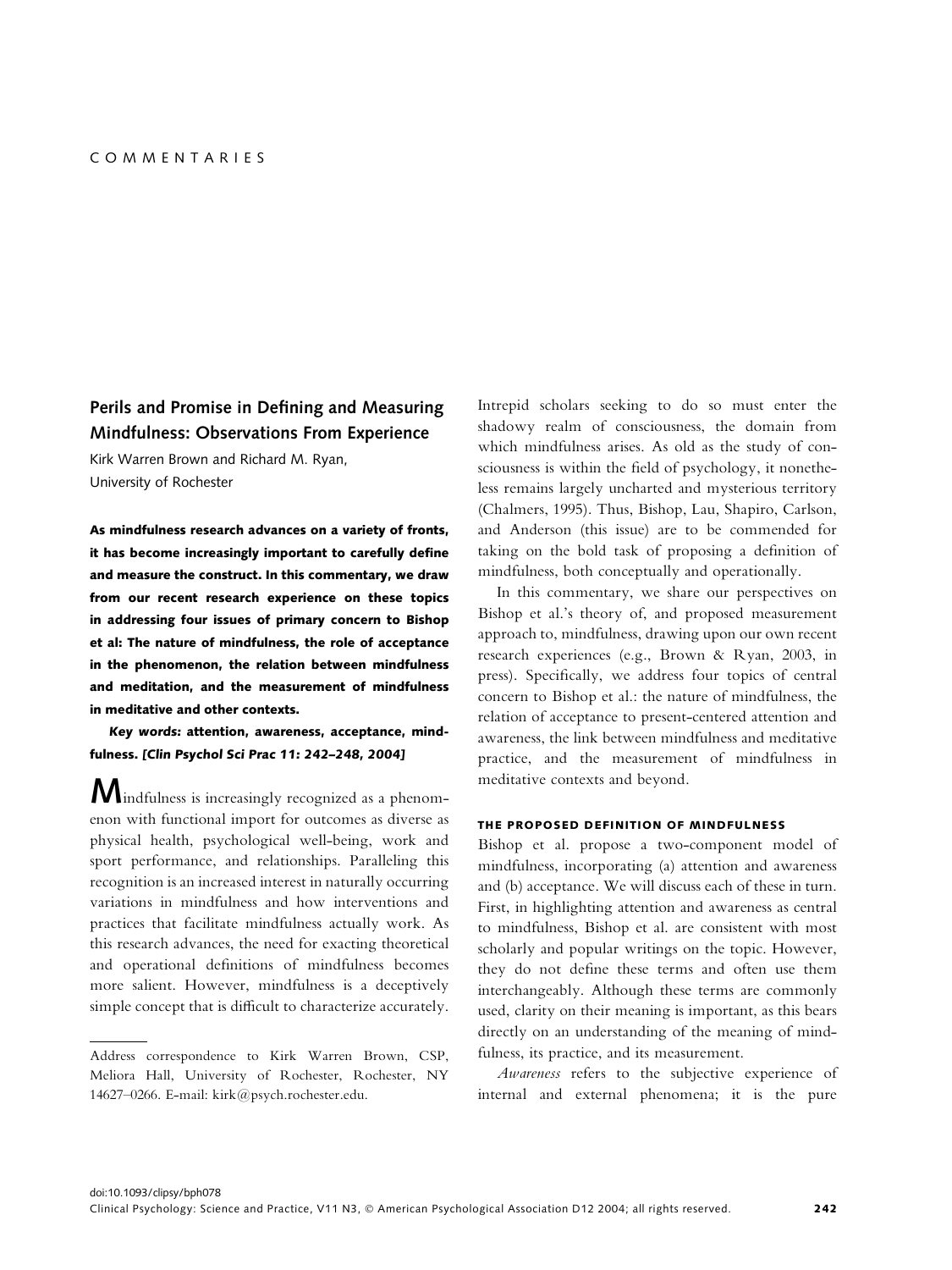apperception and perception of the field of events that encompass our reality at any given moment.<sup>1</sup> Attention is a focusing of awareness to highlight selected aspects of that reality. In everyday awake states, awareness and attention are intertwined. Phrased in gestalt terms, awareness is the field or ground upon which perceived phenomena are expressed, and attention continually pulls ''figures'' out of that ground to hold them up for closer examination.

Awareness and attention are, of course, the primary features of consciousness, which several authors (e.g., Averill, 1992; Mayer, Chabot, & Carlsmith, 1997) have distinguished from the other primary mental processing modalities, namely cognition, motives, and emotions. Consciousness serves at least two key functions: monitoring events and experiences as they unfold in real time and directing or controlling the contents of consciousness (Westen, 1999). Mindfulness specifically concerns the monitoring, observing capacity of consciousness. As Bishop et al. point out, mindfulness represents a heightened or sustained attention to and awareness of current events and experience. However, the fact that mindfulness, as a quality of consciousness, can be brought to bear on thought, emotions, and other contents of consciousness means that it cannot be reduced to them. In this sense, labeling mindfulness a ''metacognitive skill'' (p. 233) is, we believe, misleading.

As noted above, consciousness and cognition are distinct processing modalities. As a cognitive process, metacognition operates within the realm of thought, to monitor and control cognitive activities and to ensure that cognitive goals have been met (Schwartz & Perfect, 2002). Specifically, these processes consist of planning and monitoring cognitive activities and checking or testing goal-related outcomes. Here is a common example: After reading this article, a reader may question herself about the ideas discussed, with the cognitive goal of better understanding the text. Selftesting in this way is a typical metacognitive strategy for monitoring comprehension. If the reader concludes that her comprehension is less than adequate, she can then take further action (e.g., re-reading the article and selftesting again) to ensure that she meets her goal of text comprehension.

Mindfulness differs from such metacognitive processes in that its mode of operation is perceptual, operating upon thought, as well as upon emotion and other contents of consciousness, rather than within them. Simply put, if mindfulness involves observing thought, including thoughts about thoughts, it cannot be thought. The observing capacity that defines mindfulness is one reason why it has been associated with ''psychological freedom'' (Martin, 1997). Because it provides a ''bare display of what is taking place'' (Shear & Jevning, 1999, p. 204) it is not subject to the distortions and biases inherent in cognition and, evidence suggests, in metacognition as well (Glenberg, Wilkinson, & Epstein, 1982).

Distinctions between attention and awareness may also prove important to the study of mindfulnesspromoting practices. Bishop et al. present two views on mindfulness practice, one highlighting focused attention, the other emphasizing conscious awareness. Specifically, they note that in meditation, ''the client ... attempts to maintain attention on a particular focus, most commonly the somatic sensations of his or her own breathing'' (p. 232). Yet later they write that mindfulness ''begins with making a commitment to maintain an attitude of curiosity about where the mind wanders whenever it inevitably drifts away from the breath. ... All thoughts, feelings and sensations that arise are initially seen as relevant and therefore subject to observation'' (p. 233). Citing Hayes, Strosahl, and Willson, they write, ''It involves a conscious decision to abandon one's agenda to have a different experience and an active process of 'allowing' current thoughts, feelings and sensations'' (p. 233).

Bishop et al. do not make clear how these two forms of mindfulness meditation are related, and the forms appear contradictory. How can one ''maintain attention on a particular focus'' and at the same time be curious about where the mind wanders? If one is encouraged to "abandon one's agenda," doesn't this also include the self-imposed agenda to maintain attentional focus on the breath? The apparent contradiction here can be resolved by understanding each form of mindfulness meditation as distinct aspects of meditative practice that may play different roles in how mindfulness is realized.

A number of Buddhist scholars and teachers have described two corresponding forms of meditative practice: concentration and awareness/insight (e.g., Kapleau, 1980; Kornfield, 1993; Rahula, 1974). Concentration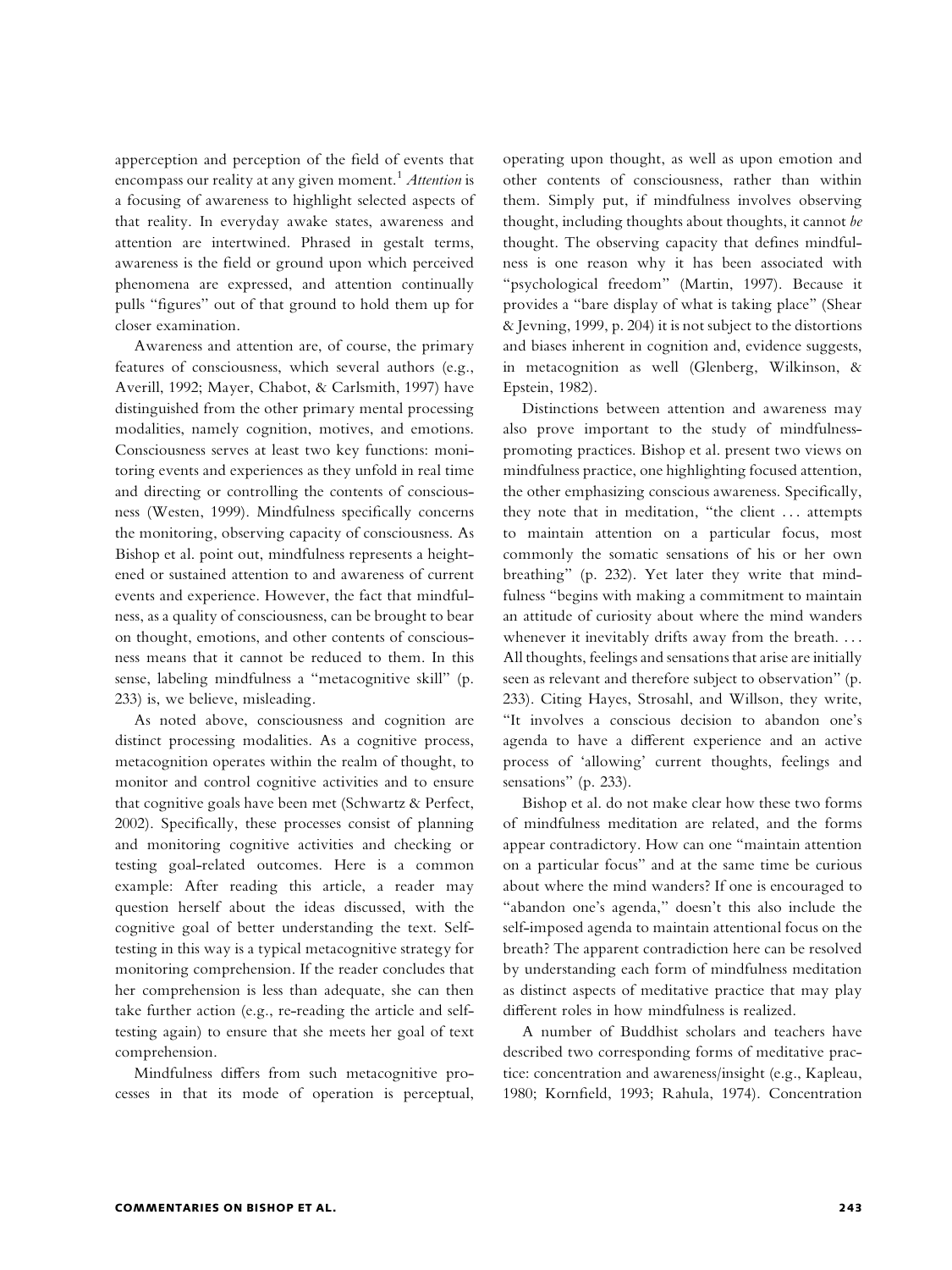meditation involves focusing attention fixedly on an internal object such as the breath, a word, or a phrase (mantra), or on an external object, such as a candle or mandala. When attention strays from the object—into thought, for example—it is gently but firmly brought back to the object. Concentration can produce highly positive experiences of peacefulness, tranquillity and mental silence, and it can set the stage for awareness meditation (e.g., Rahula, 1974), as will be described shortly. In contrast, awareness or insight meditation brings consciousness to bear on the moment-to-moment flow of our present experience—sense impressions, thoughts, feelings and so on—and the need lessens for an attentional object on which to focus. In this form, attention gives way to a heightened awareness of the ongoing stream of (ap)perceptual phenomena. While concentration meditation tends to have a calming effect on the mind, awareness meditation is active and energy gathering. Many scholars believe that both forms of meditation are important: Concentration trains the attentional capacity of the mind, while active observation of the ever-changing present encourages insight into the nature of conscious experience through a clear ''view'' of what makes up our world of consciousness. It can also facilitate access to experiences that normally lie outside conscious awareness (Kornfield, 1993; Wilber, 2000).

Some meditative traditions—Zen for example—use a stage model of training that incorporates both forms of meditation (e.g., Kapleau, 1980). Students are first encouraged to practice concentration (by counting the breath or attending to its sensations) to strengthen the capacity to sustain attention over time before turning to awareness practice. Adherence to this sequential model comes in recognition of the fact that, in awareness meditation, the mind can become easily lost in thought, mental images, or emotions without the power of sustained attention to keep one attuned to present experience. Stage models sometimes imply a hierarchical ordering of importance, but one form of meditation is not necessarily ''better'' than the other; much depends on the outcome of interest. In daily life, for example, the insight gained through heightened awareness can only be translated into concrete action by bringing focused attention to bear on our behavior or on the task at hand (cf. Martin, 1997).

#### What role does acceptance play in mindfulness?

Bishop et al. argue for a second component of mindfulness beyond attention and awareness of the present, namely *acceptance*. When we began our own work on developing a self-report measure of dispositional mindfulness, we started from the theoretical position, as do Bishop et al., that acceptance is a primary component of mindfulness. We also hypothesized that attention/ awareness and acceptance are related, as Bishop et al.'s proposed definition suggests. The first self-report scale that we developed had two factors. One was labeled "presence" and contained items assessing presentcentered attention and awareness. The other factor was labeled ''acceptance'' and included items such as ''When unpleasant thoughts arise, I don't feel I have to put my attention somewhere else'' and ''I don't like feelings like fear or anger, so I don't allow myself to experience them'' (reverse scored). These two factors, each with satisfactory psychometric properties, were correlated (in the .20 to .35 range across different samples), and confirmatory factor analyses found that a second-order factor model, in which the two factors were nested under an overarching ''mindfulness'' factor, provided a satisfactory fit. However, our convergent, discriminant, and criterion validity research showed, across several large samples, that the acceptance factor provided no explanatory advantage over that shown by the presence factor alone (Brown & Ryan, 2001).

To illustrate, Table 1 provides zero-order correlations between the two factors and a number of indicators of well-being in two samples. Visual inspection suggests that the presence factor was more highly correlated with many of these indicators than was the acceptance factor. This was verified using *t*-tests to compare the sizes of the <sup>r</sup> values (Cohen & Cohen, 1983). For most of the well-being indicators, the presence factor correlated more strongly than the acceptance factor at  $p < .01$ . For pleasant affect and physical symptoms, the  $r$  value differences were significant at  $p < .05$ ; the correlations of presence and acceptance with PANAS positive affect and PWB autonomy did not differ significantly from each other.

The presence factor alone also generally showed correlations with well-being equal in magnitude to those of the combined presence and acceptance factors, as represented by the total mindfulness scale score,  $ps > .05$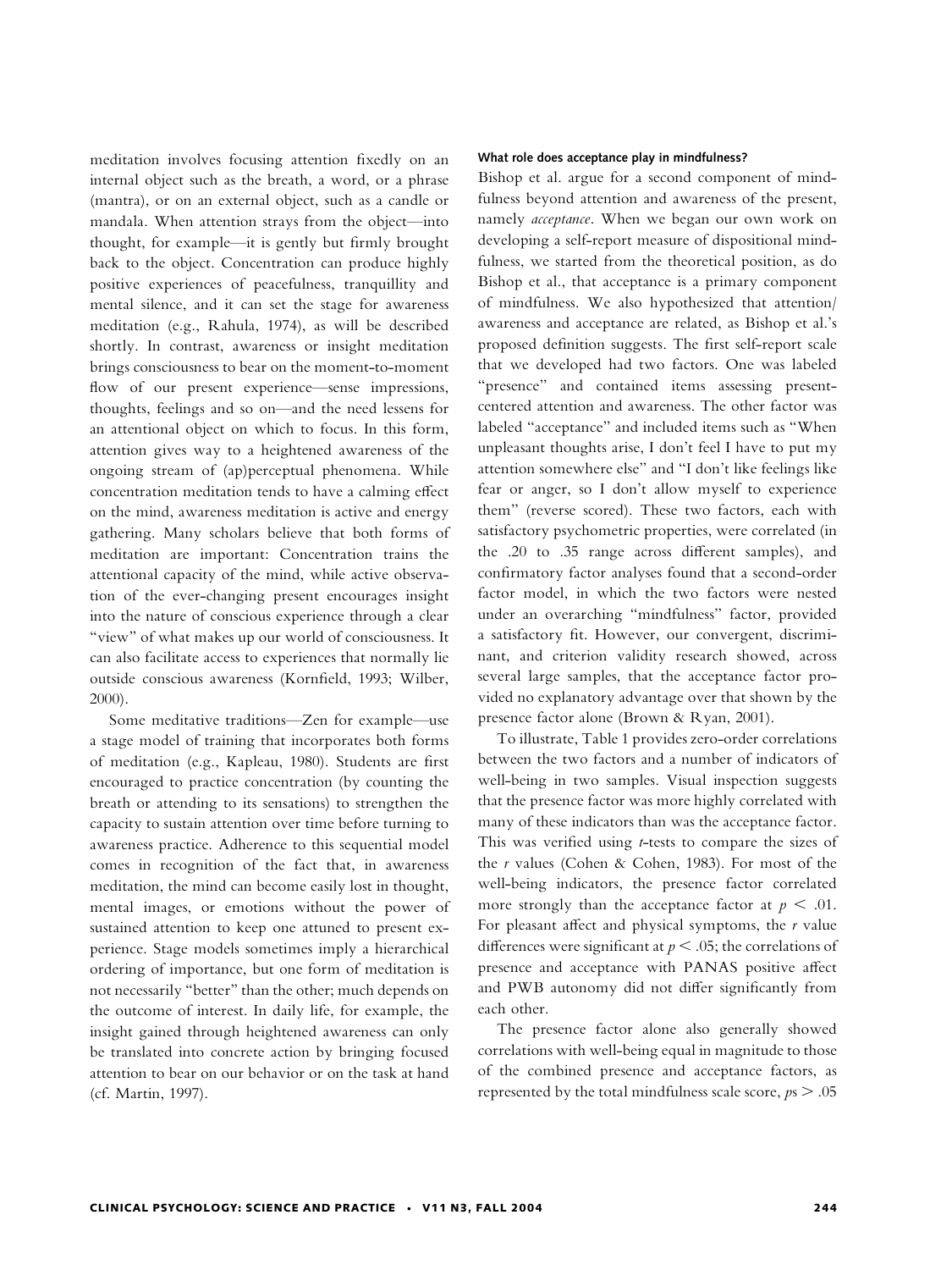Table 1. Correlations of presence, acceptance, and total mindfulness with psychological well-being indicators

| Scale                                    | Presence  | Acceptance | Total     |
|------------------------------------------|-----------|------------|-----------|
| Traits and attributes                    |           |            |           |
| NEO-PI Neuroticism <sup>a</sup>          | $-.53***$ | $-.25***$  | $-.52***$ |
| NEO-FFI Neuroticism <sup>b</sup>         | $-.46***$ | $-.24***$  | $-.45***$ |
| RRQ Rumination <sup>b</sup>              | $-.47***$ | $-.22***$  | $-.45***$ |
| MSEI Self esteem <sup>b</sup>            | $.38***$  | $.21***$   | $.37***$  |
| TMMS Emotional intelligence <sup>a</sup> | $.50***$  | $.18***$   | $.47***$  |
| Emotional disturbance                    |           |            |           |
| CES-D Depression <sup>b</sup>            | $-.42***$ | $-.26***$  | $-.43***$ |
| STAI Anxiety <sup>b</sup>                | $-.45***$ | $-.29***$  | $-.46***$ |
| Emotional-subjective well-being          |           |            |           |
| Pleasant affect <sup>b</sup>             | $.32***$  | $.19***$   | $.32***$  |
| Unpleasant affect <sup>b</sup>           | $-.38***$ | $-.20***$  | $-.37***$ |
| PANAS Positive affect <sup>b</sup>       | $.30***$  | $.23***$   | $.33***$  |
| PANAS Negative affect <sup>b</sup>       | $-.46***$ | $-.25***$  | $-.45***$ |
| TSWLS Life satisfaction <sup>b</sup>     | $.30***$  | .14**      | $.29***$  |
| Eudaimonic well-being                    |           |            |           |
| SVS Vitality <sup>a</sup>                | $.44***$  | .09        | $.38***$  |
| MAP Self actualization <sup>b</sup>      | $.43***$  | $.24***$   | $.43***$  |
| PWB Autonomy <sup>b</sup>                | $.37***$  | $.29***$   | $.40***$  |
| PWB Competence <sup>b</sup>              | $.44***$  | $.24***$   | $.43***$  |
| PWB Relatedness <sup>b</sup>             | $.31***$  | .09        | $.26***$  |
| Physical well-being                      |           |            |           |
| Reported physical symptoms <sup>b</sup>  | $-.26***$ | $-.13***$  | $-.26***$ |
| HSCL Somatization <sup>a</sup>           | $-.40***$ | $-.23***$  | $-.41***$ |

*Note.* Superscripts a and b refer to samples with  $N = 313$  and  $N = 327$ , respectively.

 $CES-D$  Depression = Center for Epidemiologic Studies Depression Scale (Radloff, 1977); HSCL Somatization = Hopkins Symptom Checklist (Derogatis, Lipman, Rickels, Uhlenhuth, & Covi, 1974); MAP Self  $actualization = Measure of Actualization of Potential (Lefrancois, Lecher,$ Dubé, Hébert, & Gaulin, 1997); MSEI Self esteem = Multidimensional Self-Esteem Inventory (O'Brien & Epstein, 1988); NEO-PI Neuroticism = NEO Personality Inventory (Costa & McCrae, 1992); NEO-FFI Neuroticism NEO Five Factor Inventory (Costa & McCrae, 1992); PANAS Positive affect, Negative affect = Positive and Negative Affect Scales (Watson, Clark, &<br>Tellegen, 1988); Pleasant affect = Pleasant hedonic valence (Diener & Emmons, 1984); PWB Autonomy, Competence, Relatedness  $=$  Personal Well-Being Scales (Ryff, 1989); Reported physical symptoms = (Larsen & Kasimatis, 1991); RRQ Rumination  $=$  Rumination-Reflection Questionnaire (Trapnell & Campbell, 1999); STAI Anxiety = State Trait Anxiety Inventory (Spielberger, 1983); SVS Vitality = Subjective Vitality Scale (Ryan & Frederick, 1997); TSWLS Life satisfaction  $=$  Temporal Satisfaction With Life Scale (Pavot, Diener, & Suh, 1998); TMMS Emotional intelligence = Trait Meta-Mood Scale (Salovey, Mayer, Goldman, Turvey & Palfai, 1995); Unpleasant affect = Unpleasant hedonic valence (Diener & Emmons, 1984). \*\*  $p < .01$ , \*\*\*  $p < .001$ , \*\*\*\*  $p < .0001$ .

(see Table 1). The correlations of presence with SVS vitality and PWB relatedness were in fact higher than those of the total scale score,  $p_s < .05$ . These and other findings suggested to us that as <sup>a</sup> distinct construct, acceptance is functionally redundant in mindfulness. We then focused our efforts on the presence construct, and items from this factor were incorporated into a second-generation measure: the Mindful Attention Awareness Scale (MAAS; Brown & Ryan, 2003).

We continued to believe, however, that acceptance is important to mindfulness, but not in the way we first thought. We have operationally defined mindfulness as an open or receptive attention to and awareness of ongoing events and experience (e.g., Brown & Ryan, 2003), and the MAAS measures this by asking respondents to rate the frequency with which their day-to-day consciousness reflects this quality. The redundancy of the acceptance factor that we found in our preliminary work may be because mindfulness, as we define it here, subsumes an acceptance of what occurs.

Specifically, embedded within the capacity to sustain attention to and awareness of what is occurring is an openness to and acceptance of it. Such presence means ''taking each moment as it comes.'' When an individual does not accept what is occurring at a given moment, a natural reaction is to limit awareness and redirect attention, to seek to avoid or escape from the event or experience—mentally, behaviorally, or in some other way. To turn away is to become (intentionally) inattentive and unaware—that is, to cease to be present, or to be mindless. Kornfield noted that, ''to pay attention *carefully* is  $\ldots$  a surrender to what is actually happening in each moment without trying to alter or change or put a conceptual framework around it. ... This cultivates a state of mind which allows us to be open, to observe and experience fully the entire range of mental and physical reality without either suppressing it or acting it out'' (1993, pp. 56–57, emphasis added). Likewise, Tolle (1999) asserts that in giving ''fullest attention to whatever the moment presents ... implies that you also completely accept what is, because you cannot give your full attention to something and at the same time resist it'' (p. 56). Without regular or consistent, open, and non-judgmental observation, mindful states, as simply defined by frequent attention to and awareness to what is occurring, would be uncommon, resulting in low scores on a mindfulness scale that assesses attention and awareness, as the MAAS does.

### IS MINDFULNESS SPECIFIC TO MEDITATIVE CONTEXTS?

Bishop et al. emphasize the role of meditation in cultivating mindfulness. They note, for example, the role of attentional focus on the breath as a means to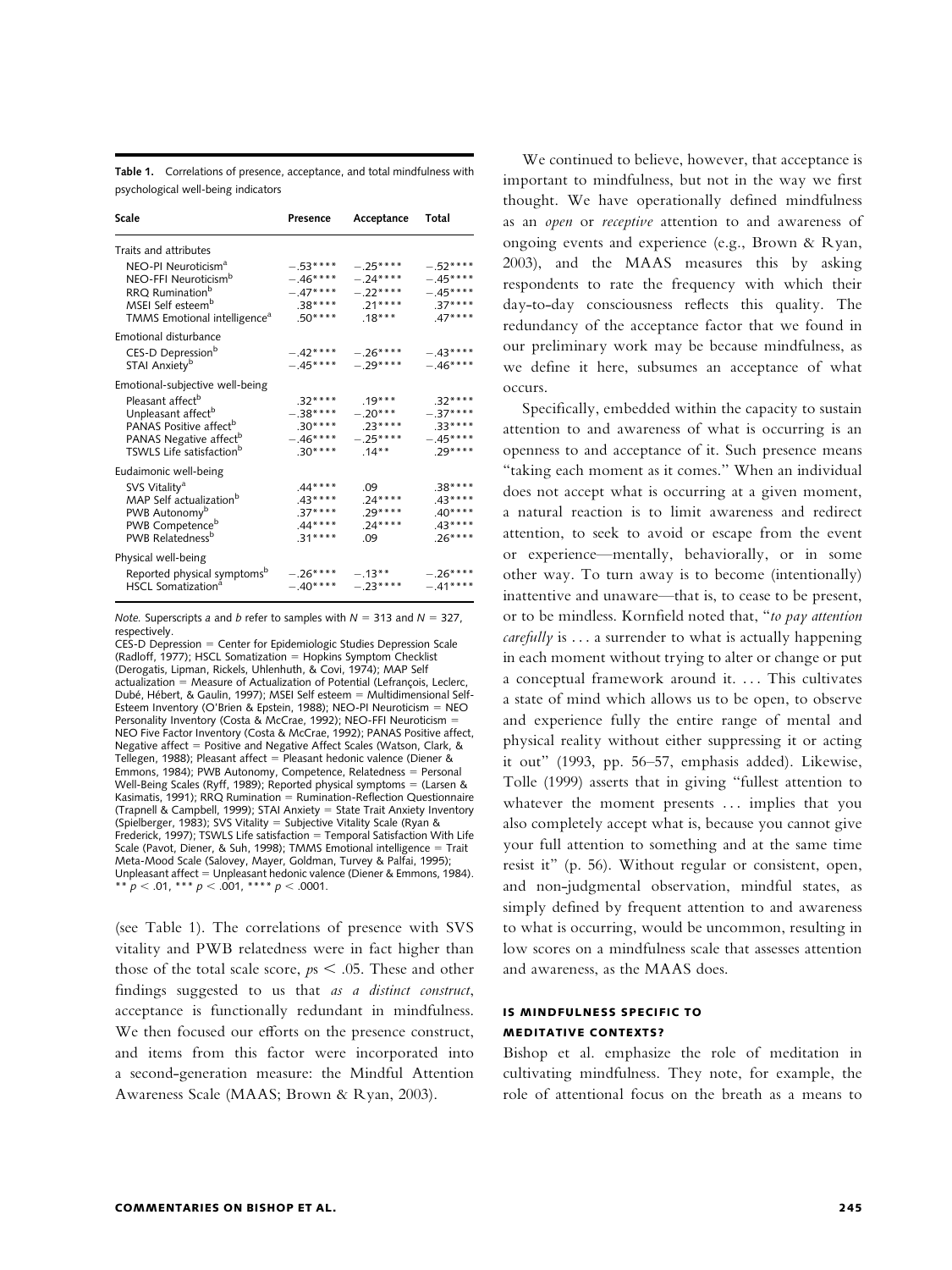experiencing internal events. In fact, in distinguishing their conceptualization of mindfulness from that of Langer (e.g., 1989), they de-emphasize mindfulness of external stimuli, stating instead that ''our own definition emphasizes ... attention to primarily *internal* stimuli (thoughts, feelings and sensations)'' (p. 235, emphasis in original). We have both conceptual and empirical concerns in binding mindfulness to meditation and to the consciousness of primarily internal phenomena that meditation typically involves.

Along with Bishop et al., we believe that meditative practices can be an effective route to the enhancement of mindfulness. Yet, mindfulness is not merely a product of meditation. As we have argued elsewhere (Brown & Ryan, 2003), mindfulness is an inherent, natural capacity of the human organism. Dzogchen teaching has called this inherent capacity ''unfabricated mindfulness'' (see Goldstein, 2002). Our research (e.g., Brown & Ryan, 2003; Carlson & Brown, 2003; Levesque & Brown, 2003) has shown that individuals in the general population, most of whom have had no formal meditation experience, reliably differ in the propensity to be mindful, measured using both a dispositional measure (the MAAS) and on a day-to-day basis using a state measure derived from the MAAS. Further, this research has shown that these natural individual differences have significant self-regulatory and psychological well-being consequences.

In accord with our theorizing that mindfulness involves a present-centered attention to and awareness of all accessible events and experiences, our measure taps mindfulness of both internal and external stimuli. By tying mindfulness primarily to the consciousness of internal stimuli, Bishop et al. imply that mindfulness mainly has relevance to situations in which there are no external demands to negotiate, such as in meditation. Yet a primary benefit of meditative practice is that it can change how individuals behave ''off the cushion'' in their day-to-day lives (e.g., Kabat-Zinn, 1993), bringing mindful presence to bear not only on internal events, but also on our daily social and physical worlds. In this view, the concept of mindfulness is less restricted in scope, and the practice of mindfulness can be broadly considered.

Bishop et al. emphasize that meditation can be a powerful vehicle to enhance mindfulness, and we

agree. Our research with Zen practitioners has shown that meditation practice is associated with greater mindfulness (Brown & Ryan, 2003). This research also showed, however, that dispositional mindfulness is related to the extent to which individuals carried their practice over into their daily lives. In addition, we believe, as Bishop et al. also appear to, that it is important to remain open to the possibility that mindfulness may be cultivated through practices other than meditation. For example, some theorists (Epstein, 1990; Martin, 1997; Wilber, 2000) have suggested that a variety of forms of psychotherapy may facilitate open or receptive attention and awareness to psychological and/or behavioral events and experience. Personality and therapeutic traditions discussing this point have ranged from psychodynamic (Freud, 1912/963) to Gestalt (Perls, 1973) to cognitive behavioral (Safran & Segal, 1990) approaches. Research underway in our laboratory is testing whether psychotherapy can enhance clients' levels of mindfulness.

Measurement in meditative contexts. Bishop et al.'s development of a measure of mindfulness for use in meditative contexts could potentially be very useful in exploring the phenomenology and impact of mindful states (cf., Forte, Brown, & Dysart, 1987/1988). Bishop et al.'s other goals for such a measure, including the investigation of meditational processes, are laudable. We wish only to add a note of caution regarding their plan for assessing mindfulness ''in reference to an immediately preceding [mindfulness] session'' (p. 237) or immediately post-training in longitudinal programs. If, as can be assumed in mindfulness-training contexts, respondents are aware of the goal to enhance mindfulness, care will have to be taken to lessen the effects of social desirability and demand characteristics. Longitudinal or experimental research will also be needed to ensure that qualities assumed to follow from mindfulness can be distinguished from measures of mindfulness. This points, more generally, to the importance of showing that a new measure has predictive value, particularly, we believe, for outcomes such as mental health, equanimity, compassion, generosity, wisdom, and other human potentialities that have traditionally been associated with mindfulness and meditation (Shapiro & Walsh, 2003; Walsh, 1996).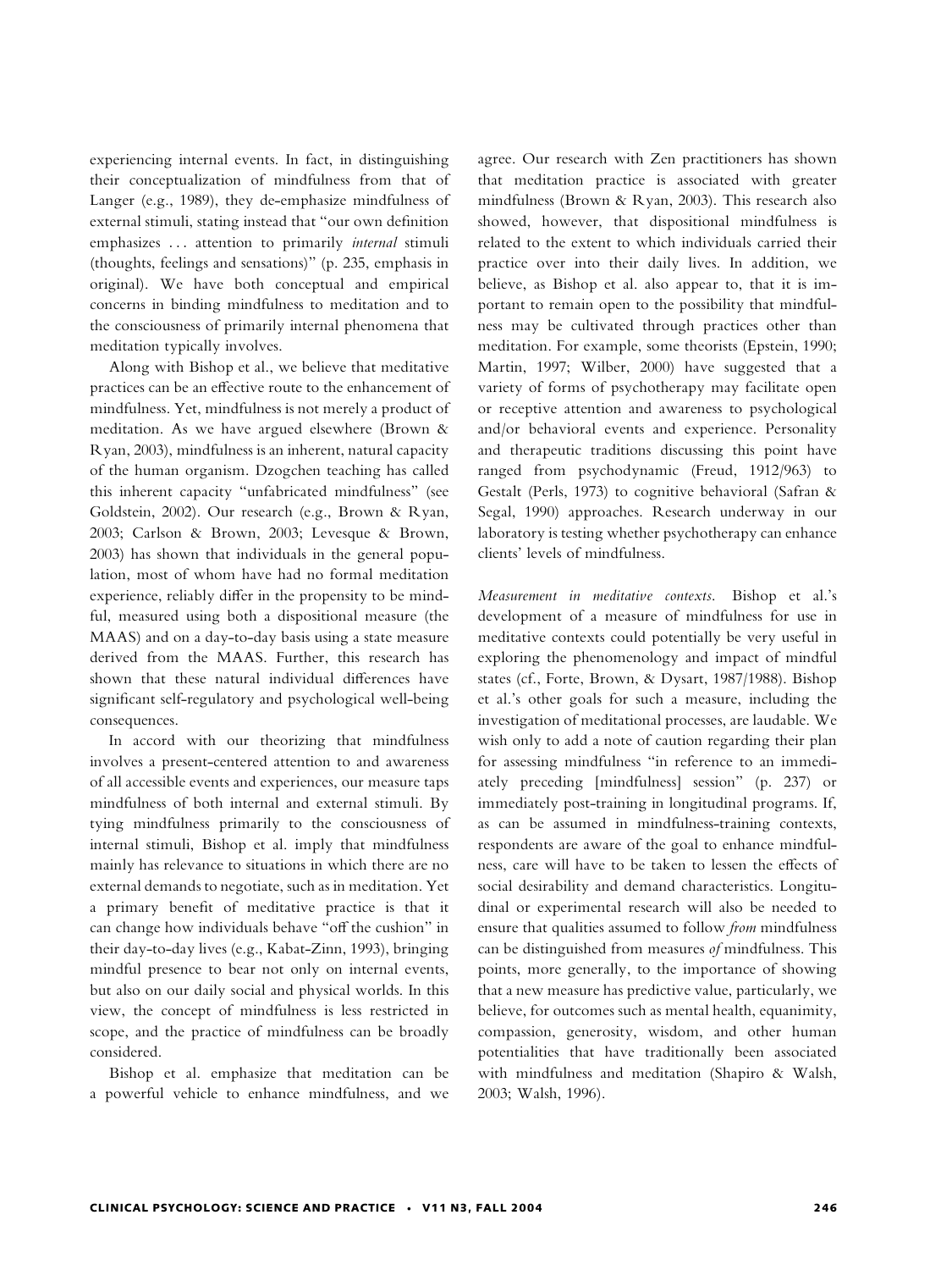## **CONCLUSION**

The field of mindfulness studies is still in an early stage of development. Much of the research to date has concerned the efficacy of mindfulness training to enhance well-being in clinical contexts, and the results have been quite positive (Baer, 2003). As researchers begin to explore the applications of mindfulness in more varied contexts and populations, scientific progress will rest upon our definitions and measures of the phenomenon. In this regard we share Bishop et al.'s deep interest in basic questions concerning mindfulness: What is it? How is it expressed and how is it best measured? How does mindfulness operate to produce salutary outcomes? Given the depth and complexity of the phenomenon, debate over such basic issues is to be expected and wellconducted empirical research can help to refine both answers and questions. Equally importantly, the study of basic questions will also help to more firmly place mindfulness within a network of other, established fields of study, and thereby enhance our understanding of human nature as a whole.

#### NOTES

1. The term ''perception'' is typically used to refer to the consciousness of external stimuli received through the five senses, while philosophical discourse often refers to ''apperception'' as the consciousness of internal events and experience (Depraz, Varela, & Vermersch, 2000).

#### REFERENCES

- Averill, J. R. (1992). The structural bases of emotional behavior: A metatheoretical analysis. Review of Personality and Social Psychology, 13, 1–24.
- Baer, R. A. (2003). Mindfulness training as a clinical intervention: A conceptual and empirical review. Clinical Psychology: Science and Practice, 10, 125–143.
- Bishop, S. R., Lau, M., Shapiro, S. L., Carlson, L., & Anderson, N. D. (2004). Mindfulness: A proposed operational definition. Clinical Psychology: Science and Practice, 11, 230– 241.
- Brown, K. W., & Ryan, R. M. (2001). Testing <sup>a</sup> two-factor model of mindfulness. Unpublished data, University of Rochester.
- Brown, K. W., & Ryan, R. M. (2003). The benefits of being present: Mindfulness and its role in psychological wellbeing. Journal of Personality and Social Psychology, 84, 822–848.
- Brown, K. W., & Ryan, R. M. (in press). Fostering healthy self-regulation from within and without: A Self-Determination Theory perspective. In P. A. Linley & S. Joseph (Eds.), Positive psychology in practice. Hoboken, NJ: Wiley.
- Carlson, L. E., & Brown, K. W. (2003). Validation of the Mindful Attention Awareness Scale in <sup>a</sup> cancer population. Manuscript submitted for publication.
- Chalmers, D. J. (1995, December). The puzzle of conscious experience. Scientific American, 80–86.
- Cohen, J., & Cohen, P. (1983). Applied multiple regression/correlation analysis for the behavioral sciences (2nd ed.). Hillsdale, NJ: Lawrence Erlbaum.
- Costa Jr., P. T., & McCrae, R. R. (1992). Revised NEO personality inventory (NEO PI-R) and NEO five-factor inventory (NEO-FFI): Professional manual. Odessa, FL: Psychological Assessment Resources.
- Depraz, N., Varela, F. J., & Vermersch, P. (2000). The gesture of awareness: An account of its structural dynamics. In M. Velmans (Ed.), Investigating <sup>p</sup>henomenal consciousness: New methodologies and maps (pp. 121–136). Philadelphia, PA: John Benjamins.
- Derogatis, L. R., Lipman, R. S., Rickels, K., Uhlenhuth, E. H., & Covi, L. (1974). The Hopkins Symptom Checklist (HSCL): A self-report symptom inventory. Behavioral Science, 19, 1–15.
- Diener, E., & Emmons, R. A. (1984). The independence of positive and negative affect. Journal of Personality and Social Psychology, 47, 1105–1117.
- Epstein, M. (1990). Psychodynamics of meditation: Pitfalls on the spiritual path. Journal of Transpersonal Psychology, 22, 17–34.
- Forte, M., Brown, D. P., & Dysart, M. (1987/1988). Differences in experience among mindfulness meditators. Imagination, Cognition & Personality, 7, 47–60.
- Freud, S. (1963). Recommendations for physicians on the psycho-analytic method of treatment. In P. Reiff (Ed.), Freud: Therapy and technique (pp. 117–126). New York: Collier. (Original work published 1912).
- Glenberg, A. M., Wilkinson, A. C., & Epstein, W. (1982). The illusion of knowing: Failure in the self-assessment of comprehension. Memory & Cognition, 10, 597-602.
- Goldstein, J. (2002). One dharma: The emerging western Buddhism. San Francisco: Harper Collins.
- Kabat-Zinn, J. (1993). Mindfulness meditation: Health benefits of an ancient Buddhist practice. In D. Goleman & J. Gurin (Eds.), Mind/body medicine (pp. 259–275). Yonkers, NY: Consumer Reports Books.
- Kapleau, P. (1980). The three <sup>p</sup>illars of Zen. Garden City, NY: Anchor Press.